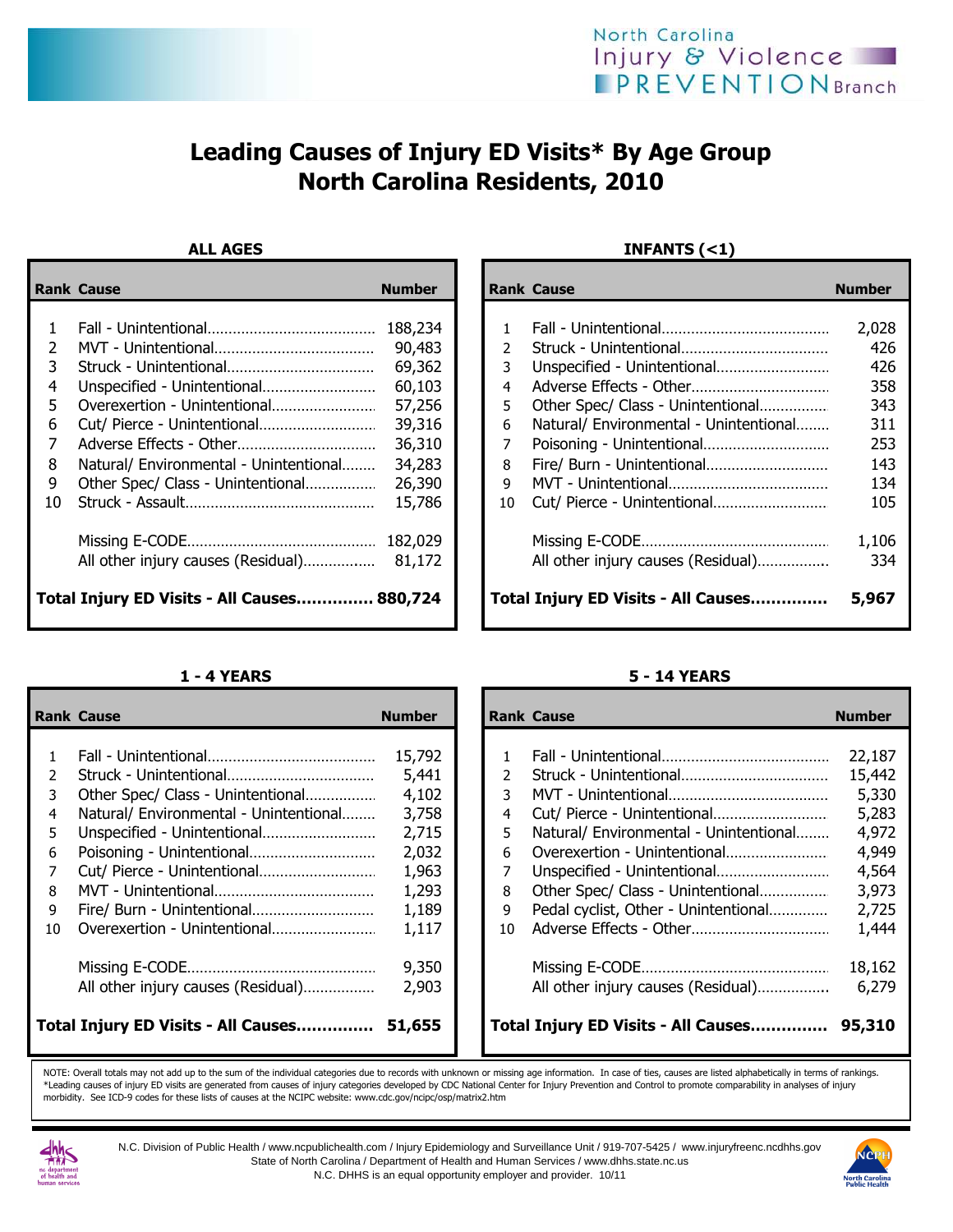

# Leading Causes of Injury ED Visits\* By Age Group North Carolina Residents, 2010

## 15 - 24 YEARS 25 - 44 YEARS

|                                             | <b>Rank Cause</b>                      | <b>Number</b> |  |               | <b>Rank Cause</b>                                  | <b>Number</b> |
|---------------------------------------------|----------------------------------------|---------------|--|---------------|----------------------------------------------------|---------------|
|                                             |                                        | 24,805        |  |               |                                                    | 38,098        |
|                                             |                                        | 18,484        |  | $\mathcal{P}$ |                                                    | 34,371        |
| 3.                                          |                                        | 16,446        |  | 3.            |                                                    | 24,443        |
|                                             |                                        | 12,012        |  | 4             | Unspecified - Unintentional                        | 21,822        |
| 5                                           |                                        | 9,939         |  | 5.            |                                                    | 19,132        |
| 6                                           |                                        | 8,447         |  | 6             |                                                    | 13,281        |
|                                             | Natural/ Environmental - Unintentional | 5,606         |  |               | Natural/ Environmental - Unintentional             | 9,779         |
| 8                                           |                                        | 5,489         |  | 8             |                                                    | 8,005         |
| 9                                           | Other Spec/ Class - Unintentional      | 4,045         |  | 9             | Other Spec/ Class - Unintentional                  | 7,184         |
| 10                                          |                                        | 2,949         |  | 10            |                                                    | 6,979         |
|                                             |                                        | 27,083        |  |               |                                                    | 45,874        |
|                                             | All other injury causes (Residual)     | 18,402        |  |               | All other injury causes (Residual)                 | 28,588        |
| Total Injury ED Visits - All Causes 153,707 |                                        |               |  |               | <b>Total Injury ED Visits - All Causes 257,556</b> |               |

|    | <b>Rank Cause</b>                           | <b>Number</b> |    | <b>Rank Cause</b>                           | <b>Number</b> |
|----|---------------------------------------------|---------------|----|---------------------------------------------|---------------|
|    |                                             |               |    |                                             |               |
|    |                                             | 39,076        |    |                                             | 52,529        |
| 2  |                                             | 19,348        | 2  | Adverse Effects - Other                     | 11,057        |
| 3  | Unspecified - Unintentional                 | 13,941        | 3. | Unspecified - Unintentional                 | 6,675         |
| 4  | Overexertion - Unintentional                | 11,876        | 4  |                                             | 5,191         |
| 5. |                                             | 11,406        | 5. |                                             | 3,446         |
| 6  |                                             | 9,026         | 6  |                                             | 2,782         |
|    |                                             | 7,578         |    | Natural/ Environmental - Unintentional      | 2,759         |
| 8  | Natural/ Environmental - Unintentional      | 7,095         | 8  |                                             | 2,657         |
| 9  | Other Spec/ Class - Unintentional           | 4,528         | 9  | Other Spec/ Class - Unintentional           | 2,212         |
| 10 | Other Spec/ Not classified - Unintentional  | 2,596         | 10 | Poisoning - Unintentional                   | 1,153         |
|    |                                             | 38,591        |    |                                             | 38,349        |
|    | All other injury causes (Residual)          | 15,421        |    | All other injury causes (Residual)          | 3,627         |
|    | Total Injury ED Visits - All Causes 180,482 |               |    | Total Injury ED Visits - All Causes 132,437 |               |

|    | ank Cause                                  | <b>Number</b> |                | <b>Rank Cause</b>                                  | <b>Number</b> |
|----|--------------------------------------------|---------------|----------------|----------------------------------------------------|---------------|
|    |                                            |               |                |                                                    |               |
| 1  |                                            | 24,805        |                |                                                    | 38,098        |
| 2  |                                            | 18,484        | $\overline{2}$ |                                                    | 34,371        |
| 3  |                                            | 16,446        | 3.             |                                                    | 24,443        |
| 4  |                                            | 12,012        | 4              | Unspecified - Unintentional                        | 21,822        |
| 5. | Unspecified - Unintentional                | 9,939         | 5.             |                                                    | 19,132        |
| 6  |                                            | 8,447         | 6              |                                                    | 13,281        |
| 7  | Natural/ Environmental - Unintentional     | 5,606         |                | Natural/ Environmental - Unintentional             | 9,779         |
| 8. |                                            | 5,489         | 8              |                                                    | 8,005         |
| 9  | Other Spec/ Class - Unintentional          | 4,045         | 9              | Other Spec/ Class - Unintentional                  | 7,184         |
| ١O |                                            | 2,949         | 10             |                                                    | 6,979         |
|    |                                            | 27,083        |                |                                                    | 45,874        |
|    | All other injury causes (Residual)         | 18,402        |                | All other injury causes (Residual)                 | 28,588        |
|    | otal Injury ED Visits - All Causes 153,707 |               |                | <b>Total Injury ED Visits - All Causes 257,556</b> |               |

## 45 - 64 YEARS AGES 65 & OVER

|       | ank Cause                                  | <b>Number</b> |    | <b>Rank Cause</b>                           | <b>Number</b> |
|-------|--------------------------------------------|---------------|----|---------------------------------------------|---------------|
|       |                                            |               |    |                                             |               |
| $1\,$ |                                            | 39,076        |    |                                             | 52,529        |
| 2     |                                            | 19,348        |    |                                             | 11,057        |
| 3     | Unspecified - Unintentional                | 13,941        | 3  | Unspecified - Unintentional                 | 6,675         |
| 4     |                                            | 11,876        | 4  |                                             | 5,191         |
| 5     |                                            | 11,406        | 5. |                                             | 3,446         |
| 6.    |                                            | 9,026         | 6  |                                             | 2,782         |
| 7     |                                            | 7,578         |    | Natural/ Environmental - Unintentional      | 2,759         |
| 8     | Natural/ Environmental - Unintentional     | 7,095         | 8  |                                             | 2,657         |
| 9     | Other Spec/ Class - Unintentional          | 4,528         | 9  | Other Spec/ Class - Unintentional           | 2,212         |
| LO.   | Other Spec/ Not classified - Unintentional | 2,596         | 10 | Poisoning - Unintentional                   | 1,153         |
|       |                                            | 38,591        |    |                                             | 38,349        |
|       | All other injury causes (Residual)         | 15,421        |    | All other injury causes (Residual)          | 3,627         |
|       | otal Injury ED Visits - All Causes 180,482 |               |    | Total Injury ED Visits - All Causes 132,437 |               |

NOTE: Overall totals may not add up to the sum of the individual categories due to records with unknown or missing age information. In case of ties, causes are listed alphabetically in terms of rankings. \*Leading causes of injury ED visits are generated from causes of injury categories developed by CDC National Center for Injury Prevention and Control to promote comparability in analyses of injury morbidity. See ICD-9 codes for these lists of causes at the NCIPC website: www.cdc.gov/ncipc/osp/matrix2.htm